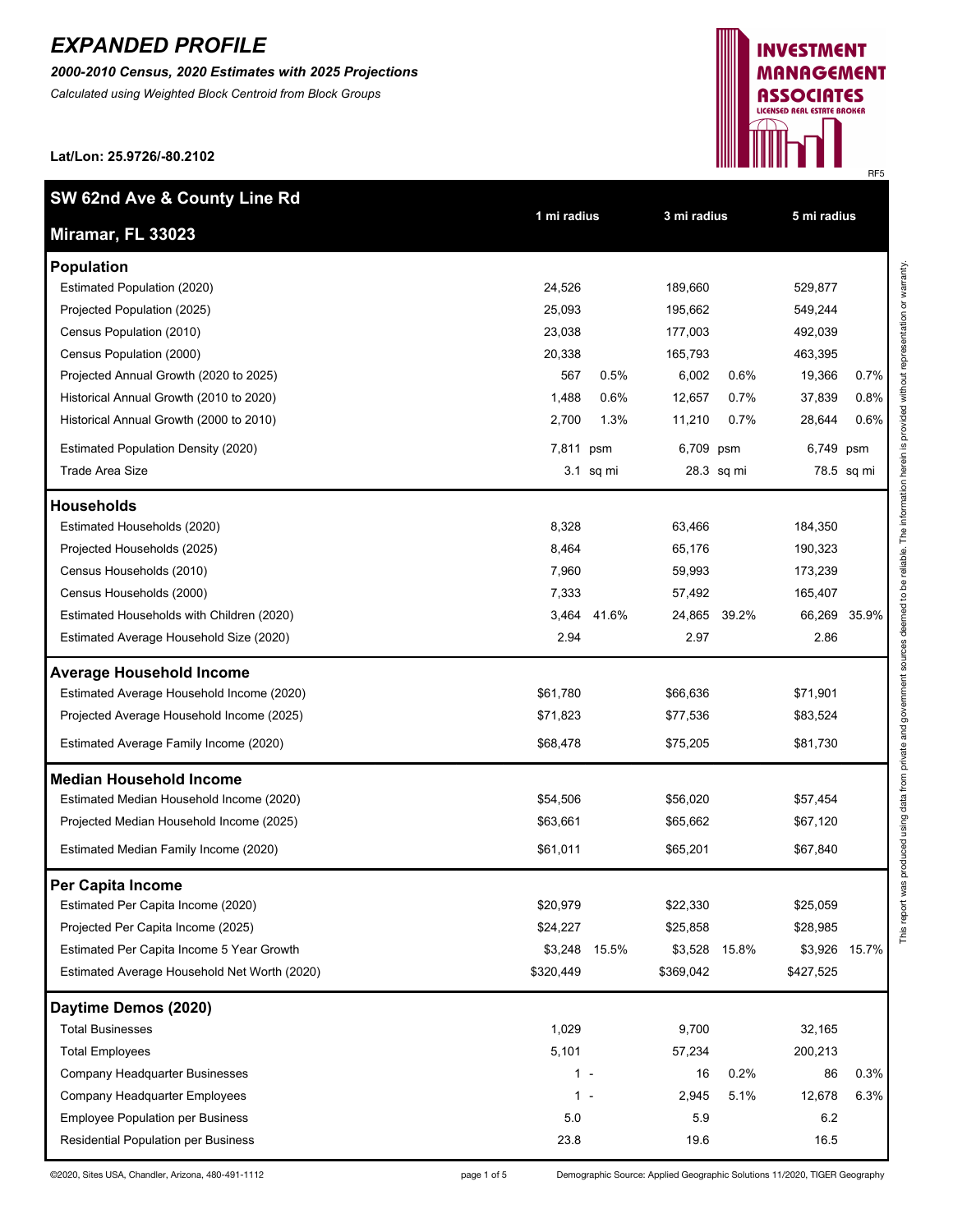*2000-2010 Census, 2020 Estimates with 2025 Projections*

*Calculated using Weighted Block Centroid from Block Groups*

**Lat/Lon: 25.9726/-80.2102**



varranty

**INVESTMENT MANAGEMENT** ASSOCIATES LICENSED REAL ESTATE BROKER

©2020, Sites USA, Chandler, Arizona, 480-491-1112 page 2 of 5 Demographic Source: Applied Geographic Solutions 11/2020, TIGER Geography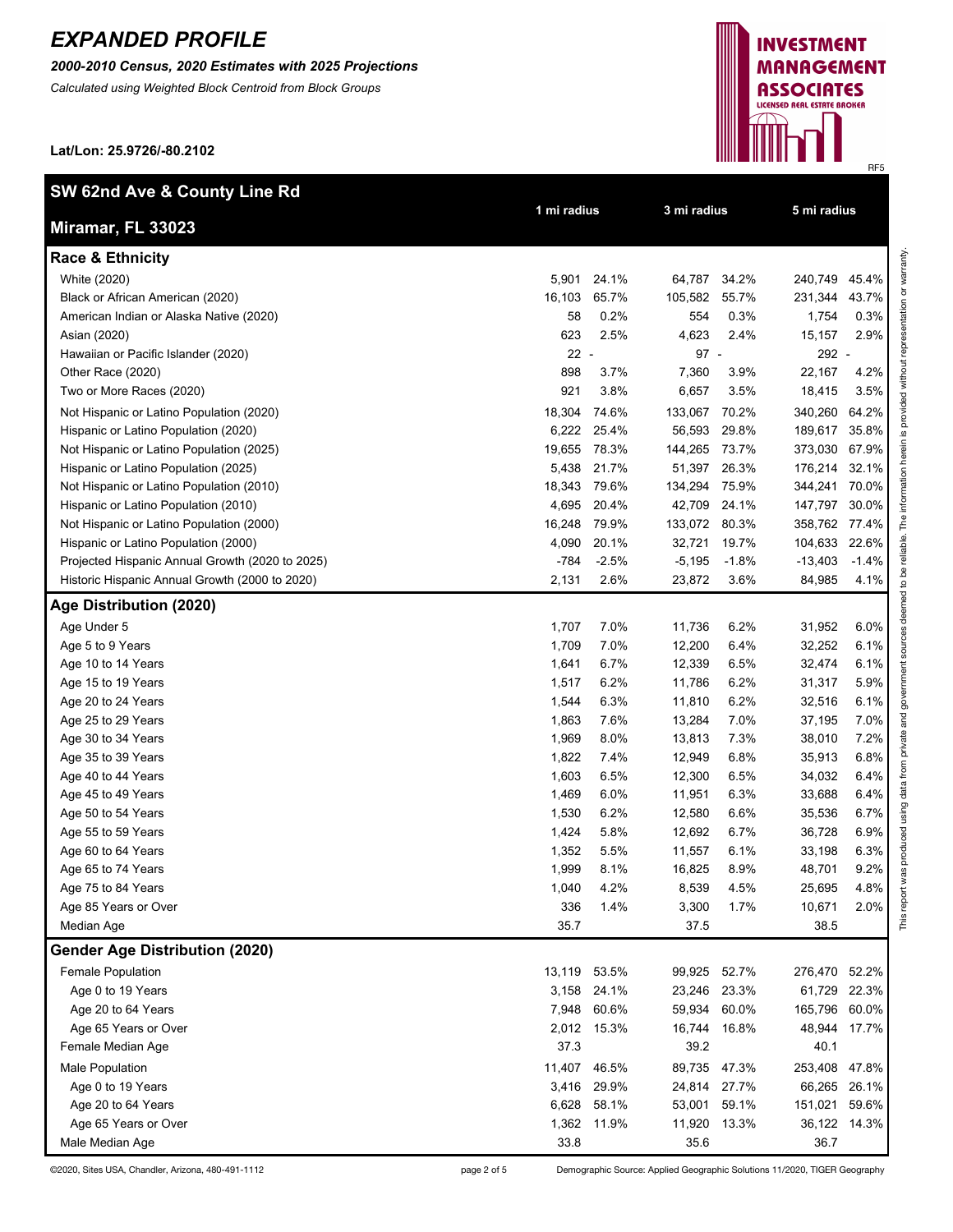**SW 62nd Ave & County Line Rd**

*2000-2010 Census, 2020 Estimates with 2025 Projections*

*Calculated using Weighted Block Centroid from Block Groups*

**Lat/Lon: 25.9726/-80.2102**



**1 mi radius 3 mi radius 5 mi radius**

| i<br>ç<br>ć                                                                                  |
|----------------------------------------------------------------------------------------------|
|                                                                                              |
|                                                                                              |
|                                                                                              |
| ì<br>I<br>֚֬֕                                                                                |
| ֚֬֕                                                                                          |
|                                                                                              |
|                                                                                              |
|                                                                                              |
| ١                                                                                            |
| ì                                                                                            |
| 1                                                                                            |
| į                                                                                            |
| į                                                                                            |
| j                                                                                            |
| ≘                                                                                            |
| h                                                                                            |
|                                                                                              |
|                                                                                              |
| 1                                                                                            |
|                                                                                              |
| ֪ׅ֪ׅ֪ׅ֖֧֪ׅ֖֧ׅ֪֪ׅ֖֧ׅ֧֧ׅ֪֪֧֪֪ׅ֧֪ׅ֧֪ׅ֧֛֚֚֚֚֚֚֚֚֚֚֚֚֚֚֚֚֚֚֚֚֚֚֚֚֚֡֝֝֝֝֝֝֝֝֝֝֝֝֝֬֝֝֝֝֝֝֬֝֝֝֝<br>į |
| å                                                                                            |
| Ì                                                                                            |
| ׇ֘֝֬֓֕<br>į                                                                                  |
|                                                                                              |
| ļ<br>1<br>j                                                                                  |
| l<br>j<br>j                                                                                  |
|                                                                                              |
| ī                                                                                            |
| i                                                                                            |
| I<br>i                                                                                       |
|                                                                                              |
| ř                                                                                            |
| I<br>j                                                                                       |
|                                                                                              |
| D                                                                                            |
| ī                                                                                            |
|                                                                                              |
| ₹                                                                                            |
| ī                                                                                            |
| ś                                                                                            |
|                                                                                              |
| ╘                                                                                            |
| Ĕ                                                                                            |
|                                                                                              |
| i                                                                                            |
| ì                                                                                            |
| Ξ<br>֠                                                                                       |
|                                                                                              |
| ī<br>í<br>֚֚֡֕                                                                               |
|                                                                                              |
|                                                                                              |
| ֺ֝֬                                                                                          |
| ć<br>ì                                                                                       |
| ֠                                                                                            |
| j<br>Į<br>é                                                                                  |
|                                                                                              |
| "<br>≡                                                                                       |
|                                                                                              |

| Miramar, FL 33023                    |
|--------------------------------------|
| Household Income Distribution (2020) |
| HH Income \$200,000 or More          |

| HH Income \$200,000 or More                  | 159          | 1.9%        | 1,784         | 2.8%  | 7,883        | 4.3%  |
|----------------------------------------------|--------------|-------------|---------------|-------|--------------|-------|
| HH Income \$150,000 to \$199,999             | 258          | 3.1%        | 2,335         | 3.7%  | 7,198        | 3.9%  |
| HH Income \$100,000 to \$149,999             | 1,109        | 13.3%       | 8,146         | 12.8% | 23,130       | 12.5% |
| HH Income \$75,000 to \$99,999               | 867          | 10.4%       | 8,110         | 12.8% | 23,343       | 12.7% |
| HH Income \$50,000 to \$74,999               | 1,730        | 20.8%       | 14,393 22.7%  |       | 39,825       | 21.6% |
| HH Income \$35,000 to \$49,999               | 1,395        | 16.8%       | 9,062         | 14.3% | 26,070       | 14.1% |
| HH Income \$25,000 to \$34,999               | 985          | 11.8%       | 6,765         | 10.7% | 18,930       | 10.3% |
| HH Income \$15,000 to \$24,999               | 751          | 9.0%        | 5,322         | 8.4%  | 15,531       | 8.4%  |
| HH Income Under \$15,000                     | 1,073        | 12.9%       | 7,549         | 11.9% | 22,439       | 12.2% |
| HH Income \$35,000 or More                   | 5,519        | 66.3%       | 43,829        | 69.1% | 127,450      | 69.1% |
| HH Income \$75,000 or More                   | 2,394        | 28.7%       | 20,375 32.1%  |       | 61,554       | 33.4% |
| Housing (2020)                               |              |             |               |       |              |       |
| <b>Total Housing Units</b>                   | 8,796        |             | 69,094        |       | 203,616      |       |
| <b>Housing Units Occupied</b>                | 8,328        | 94.7%       | 63,466        | 91.9% | 184,350      | 90.5% |
| Housing Units Owner-Occupied                 | 4,735        | 56.9%       | 41,938        | 66.1% | 113,640      | 61.6% |
| Housing Units, Renter-Occupied               | 3,593        | 43.1%       | 21,528        | 33.9% | 70,710       | 38.4% |
| Housing Units, Vacant                        | 469          | 5.6%        | 5,628         | 8.9%  | 19,266 10.5% |       |
| <b>Marital Status (2020)</b>                 |              |             |               |       |              |       |
| Never Married                                | 8,505        | 43.7%       | 66,428        | 43.3% | 177,196      | 40.9% |
| <b>Currently Married</b>                     | 6,060        | 31.1%       | 48,114        | 31.4% | 142,681      | 32.9% |
| Separated                                    | 1,840        | 9.5%        | 12,610        | 8.2%  | 34,669       | 8.0%  |
| Widowed                                      | 627          | 3.2%        | 7,319         | 4.8%  | 23,298       | 5.4%  |
| Divorced                                     | 2,436        | 12.5%       | 18,914        | 12.3% | 55,356       | 12.8% |
| Household Type (2020)                        |              |             |               |       |              |       |
| <b>Population Family</b>                     | 21,628 88.2% |             | 166,122 87.6% |       | 452,091      | 85.3% |
| Population Non-Family                        |              | 2,886 11.8% | 22,676        | 12.0% | 74,402       | 14.0% |
| <b>Population Group Quarters</b>             | $12 -$       |             | 861           | 0.5%  | 3,383        | 0.6%  |
| <b>Family Households</b>                     |              | 5,995 72.0% | 45,699        | 72.0% | 126,877      | 68.8% |
| Non-Family Households                        |              | 2,332 28.0% | 17,767        | 28.0% | 57,473       | 31.2% |
| Married Couple with Children                 | 1,536        | 25.3%       | 11,984        | 24.9% | 33,743       | 23.6% |
| Average Family Household Size                | 3.6          |             | 3.6           |       | 3.6          |       |
| Household Size (2020)                        |              |             |               |       |              |       |
| 1 Person Households                          | 1,896        | 22.8%       | 14,109        | 22.2% | 45,130       | 24.5% |
| 2 Person Households                          |              | 2,055 24.7% | 16,068        | 25.3% | 49,311       | 26.7% |
| 3 Person Households                          |              | 1,590 19.1% | 11,711 18.5%  |       | 33,285 18.1% |       |
| 4 Person Households                          |              | 1,312 15.7% | 10,119 15.9%  |       | 27,211 14.8% |       |
| 5 Person Households                          | 813          | 9.8%        | 6,157         | 9.7%  | 15,616       | 8.5%  |
| 6 or More Person Households                  | 662          | 7.9%        | 5,302         | 8.4%  | 13,797       | 7.5%  |
| <b>Household Vehicles (2020)</b>             |              |             |               |       |              |       |
| Households with 0 Vehicles Available         | 883          | 10.6%       | 4,160         | 6.6%  | 15,238       | 8.3%  |
| Households with 1 Vehicles Available         |              | 3,543 42.5% | 24,763        | 39.0% | 71,126       | 38.6% |
| Households with 2 or More Vehicles Available |              | 3,902 46.9% | 34,543 54.4%  |       | 97,986       | 53.2% |
| <b>Total Vehicles Available</b>              | 13,309       |             | 111,008       |       | 312,444      |       |
| Average Vehicles Per Household               | 1.6          |             | 1.7           |       | 1.7          |       |
|                                              |              |             |               |       |              |       |

©2020, Sites USA, Chandler, Arizona, 480-491-1112 page 3 of 5 Demographic Source: Applied Geographic Solutions 11/2020, TIGER Geography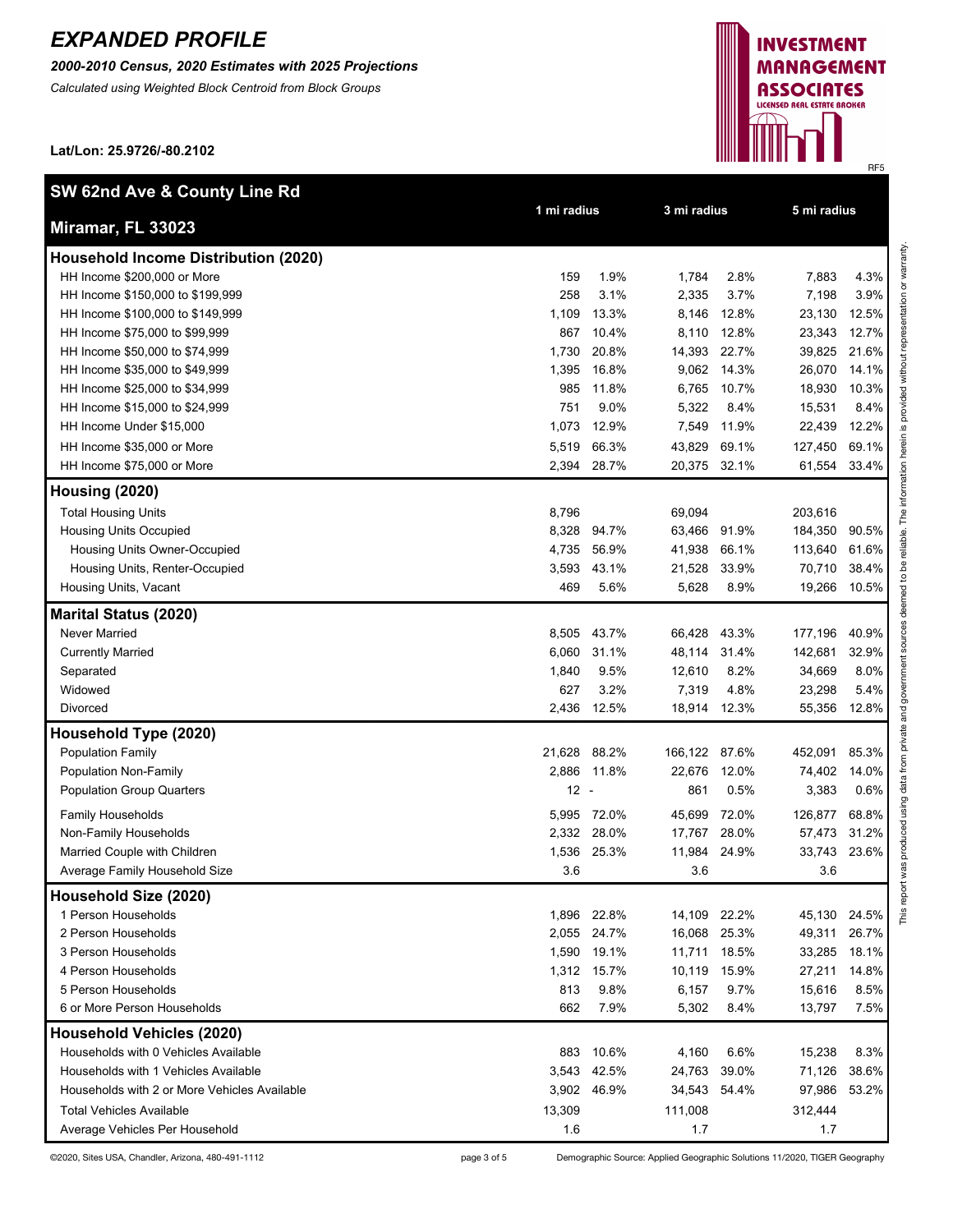*2000-2010 Census, 2020 Estimates with 2025 Projections*

*Calculated using Weighted Block Centroid from Block Groups*

**Lat/Lon: 25.9726/-80.2102**

| SW 62nd Ave & County Line Rd                    |             |             |                  |                |                 |       |
|-------------------------------------------------|-------------|-------------|------------------|----------------|-----------------|-------|
| Miramar, FL 33023                               | 1 mi radius |             | 3 mi radius      |                | 5 mi radius     |       |
| Labor Force (2020)                              |             |             |                  |                |                 |       |
| Estimated Labor Population Age 16 Years or Over | 19,147      |             | 151,062          |                | 427,198         |       |
| <b>Estimated Civilian Employed</b>              | 11,195      | 58.5%       | 87,014           | 57.6%          | 245,086         | 57.4% |
| <b>Estimated Civilian Unemployed</b>            | 1,261       | 6.6%        | 10,051           | 6.7%           | 28,382          | 6.6%  |
| <b>Estimated in Armed Forces</b>                |             |             | 9                | $\overline{a}$ | $155 -$         |       |
| <b>Estimated Not in Labor Force</b>             | 6,690       | 34.9%       | 53,988           | 35.7%          | 153,575         | 35.9% |
| <b>Unemployment Rate</b>                        | 6.6%        |             | 6.7%             |                | 6.6%            |       |
| Occupation (2020)                               |             |             |                  |                |                 |       |
| Occupation: Population Age 16 Years or Over     | 11,195      |             | 87,014           |                | 245,086         |       |
| Management, Business, Financial Operations      | 1,007       | 9.0%        | 9,063            | 10.4%          | 29,178          | 11.9% |
| Professional, Related                           | 1,743       | 15.6%       | 15,465           | 17.8%          | 43,349          | 17.7% |
| Service                                         | 2,915       | 26.0%       | 21,042           | 24.2%          | 57,759          | 23.6% |
| Sales, Office                                   | 3,090       | 27.6%       | 21,618           | 24.8%          | 61,000          | 24.9% |
| Farming, Fishing, Forestry                      | 25          | 0.2%        | 176              | 0.2%           | 512             | 0.2%  |
| Construct, Extraction, Maintenance              | 793         | 7.1%        | 7,943            | 9.1%           | 23,036          | 9.4%  |
| Production, Transport Material Moving           | 1,622       | 14.5%       | 11,707           | 13.5%          | 30,253          | 12.3% |
| <b>White Collar Workers</b>                     | 5,840       | 52.2%       | 46,145           | 53.0%          | 133,527         | 54.5% |
| <b>Blue Collar Workers</b>                      | 5,355       | 47.8%       | 40,868 47.0%     |                | 111,559         | 45.5% |
| <b>Consumer Expenditure (2020)</b>              |             |             |                  |                |                 |       |
| <b>Total Household Expenditure</b>              | \$417.87 M  |             | \$3.35 B         |                | \$10.22 B       |       |
| <b>Total Non-Retail Expenditure</b>             | \$219.75 M  |             | 52.6% \$1.76 B   |                | 52.6% \$5.39 B  | 52.7% |
| <b>Total Retail Expenditure</b>                 | \$198.12 M  |             | 47.4% \$1.59 B   |                | 47.4% \$4.84 B  | 47.3% |
| Apparel                                         | \$14.69 M   |             | 3.5% \$117.71 M  |                | 3.5% \$359.35 M | 3.5%  |
| Contributions                                   | \$12.74 M   |             | 3.0% \$104 M     |                | 3.1% \$322.32 M | 3.2%  |
| Education                                       | \$11.51 M   |             | 2.8% \$93.43 M   |                | 2.8% \$292.51 M | 2.9%  |
| Entertainment                                   | \$23.08 M   |             | 5.5% \$186.49 M  |                | 5.6% \$570.13 M | 5.6%  |
| Food and Beverages                              | \$62.68 M   |             | 15.0% \$500.96 M |                | 14.9% \$1.52 B  | 14.9% |
| Furnishings and Equipment                       | \$14.36 M   |             | 3.4% \$115.91 M  |                | 3.5% \$354.19 M | 3.5%  |
| Gifts                                           | \$9.54 M    |             | 2.3% \$77.31 M   |                | 2.3% \$241.65 M | 2.4%  |
| <b>Health Care</b>                              | \$35.9 M    |             | 8.6% \$287.99 M  |                | 8.6% \$873.61 M | 8.5%  |
| <b>Household Operations</b>                     | \$16.12 M   |             | 3.9% \$129.9 M   |                | 3.9% \$397.63 M | 3.9%  |
| <b>Miscellaneous Expenses</b>                   | \$7.83 M    |             | 1.9% \$62.9 M    |                | 1.9% \$192.3 M  | 1.9%  |
| <b>Personal Care</b>                            | \$5.61 M    |             | 1.3% \$44.91 M   |                | 1.3% \$136.93 M | 1.3%  |
| Personal Insurance                              | \$2.77 M    |             | 0.7% \$22.59 M   |                | 0.7% \$69.51 M  | 0.7%  |
| Reading                                         | \$891.97 K  |             | 0.2% \$7.19 M    |                | 0.2% \$22.04 M  | 0.2%  |
| Shelter                                         | \$88.41 M   |             | 21.2% \$706.02 M |                | 21.1% \$2.16 B  | 21.1% |
| Tobacco                                         | \$2.82 M    |             | 0.7% \$22.06 M   |                | 0.7% \$66.15 M  | 0.6%  |
| Transportation                                  | \$76.62 M   |             | 18.3% \$615.85 M |                | 18.4% \$1.87 B  | 18.3% |
| <b>Utilities</b>                                | \$32.32 M   |             | 7.7% \$257.39 M  |                | 7.7% \$776.83 M | 7.6%  |
| <b>Educational Attainment (2020)</b>            |             |             |                  |                |                 |       |
| Adult Population Age 25 Years or Over           | 16,407      |             | 129,790          |                | 369,366         |       |
| Elementary (Grade Level 0 to 8)                 | 1,235       | 7.5%        | 9,942            | 7.7%           | 28,803          | 7.8%  |
| Some High School (Grade Level 9 to 11)          | 1,686       | 10.3%       | 11,644           | 9.0%           | 31,766          | 8.6%  |
| <b>High School Graduate</b>                     | 4,944       | 30.1%       | 40,473           | 31.2%          | 112,741         | 30.5% |
| Some College                                    |             | 3,117 19.0% | 26,472           | 20.4%          | 72,602          | 19.7% |
| Associate Degree Only                           | 2,170       | 13.2%       | 14,316           | 11.0%          | 37,459          | 10.1% |
| <b>Bachelor Degree Only</b>                     | 2,266       | 13.8%       | 17,382           | 13.4%          | 54,494          | 14.8% |
| <b>Graduate Degree</b>                          | 990         | 6.0%        | 9,562            | 7.4%           | 31,502          | 8.5%  |

©2020, Sites USA, Chandler, Arizona, 480-491-1112 page 4 of 5 Demographic Source: Applied Geographic Solutions 11/2020, TIGER Geography